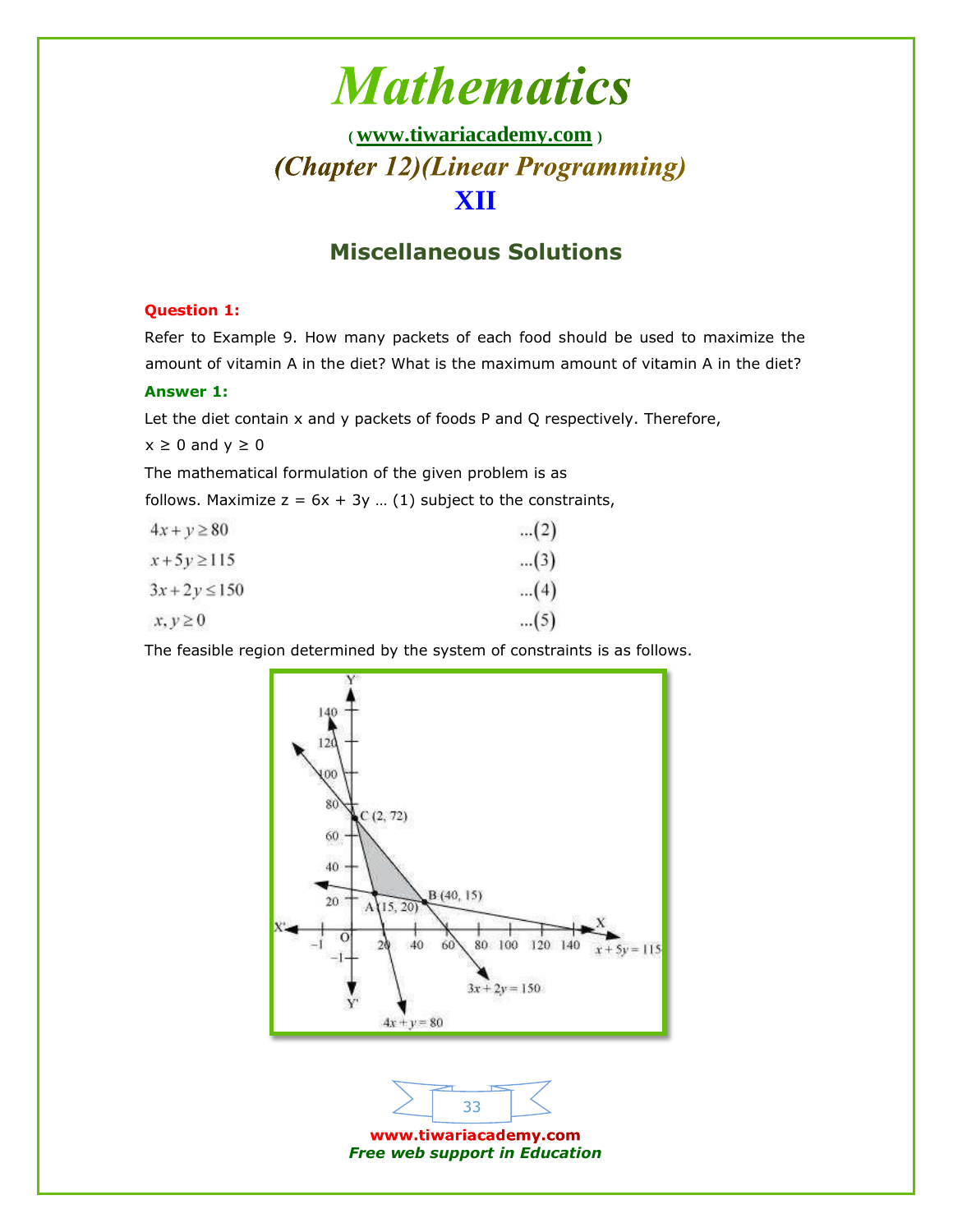**( [www.tiwariacademy.com](http://www.tiwariacademy.com/) )** (Chapter 12)(Linear Programming)

### **XII**

The corner points of the feasible region are A  $(15, 20)$ , B  $(40, 15)$ , and C  $(2, 72)$ .

The values of z at these corner points are as follows.

| <b>Corner point</b> | $z = 6x + 3y$ |                       |
|---------------------|---------------|-----------------------|
| A(15, 20)           | 150           |                       |
| B(40, 15)           | 285           | $\rightarrow$ Maximum |
| C(2, 72)            | 228           |                       |

Thus, the maximum value of z is 285 at (40, 15).

Therefore, to maximize the amount of vitamin A in the diet, 40 packets of food P and 15 packets of food Q should be used. The maximum amount of vitamin A in the diet is 285 units.

#### **Question 2:**

A farmer mixes two brands P and Q of cattle feed. Brand P, costing Rs 250 per bag contains 3 units of nutritional element A, 2.5 units of element B and 2 units of element C. Brand Q costing Rs 200 per bag contains 1.5 units of nutritional elements A, 11.25 units of element B, and 3 units of element C. The minimum requirements of nutrients A, B and C are 18 units, 45 units and 24 units respectively. Determine the number of bags of each brand which should be mixed in order to produce a mixture having a minimum cost per bag? What is the minimum cost of the mixture per bag?

### **Answer 2:**

Let the farmer mix x bags of brand P and y bags of brand Q.

The given information can be compiled in a table as follows.

|                           | <b>Vitamin A</b><br>(units/kg) | <b>Vitamin B</b><br>(units/kg) | <b>Cost</b><br>(Rs/kg) |
|---------------------------|--------------------------------|--------------------------------|------------------------|
| <b>Food P</b>             | 3                              | 5                              | 60                     |
| Food Q                    | 4                              | $\mathcal{P}$                  | 80                     |
| Requirement<br>(units/kg) | 8                              | 11                             |                        |

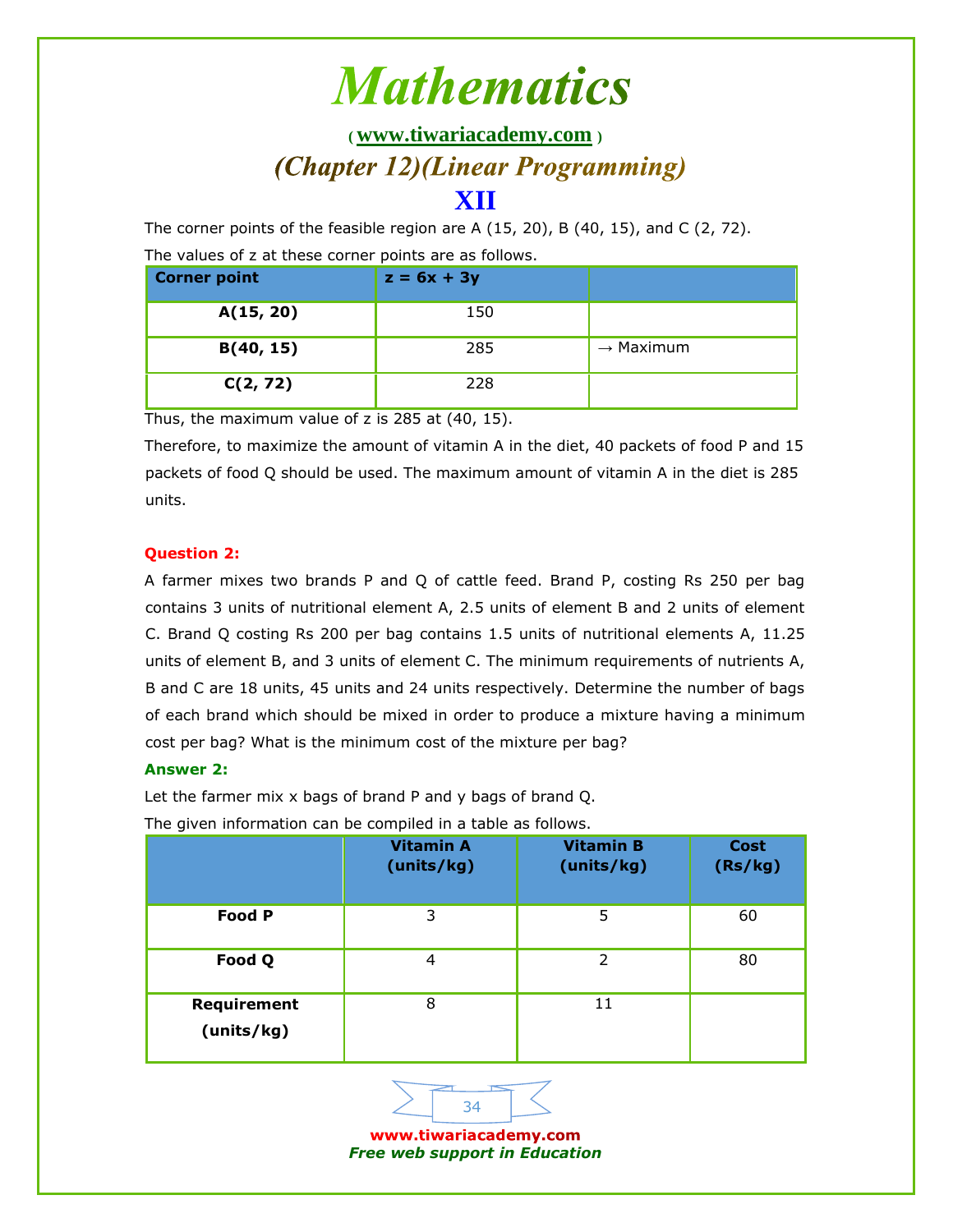**( [www.tiwariacademy.com](http://www.tiwariacademy.com/) )** (Chapter 12)(Linear Programming)

### **XII**

The given problem can be formulated as follows. Minimize  $z = 250x + 200y$  ... (1)

subject to the constraints,

| $3x+1.5y \ge 18$     | (2)   |
|----------------------|-------|
| $2.5x+11.25y \ge 45$ | $(3)$ |
| $2x+3y \ge 24$       | (4)   |
| $x, y \geq 0$        | $(5)$ |

The feasible region determined by the system of constraints is as follows.



The corner points of the feasible region are A  $(18, 0)$ , B  $(9, 2)$ , C  $(3, 6)$ , and D  $(0, 12)$ .

| <b>Corner point</b> | $z = 250x + 200y$ |                       |
|---------------------|-------------------|-----------------------|
| A(18, 0)            | 4500              |                       |
| B(9, 2)             | 2650              |                       |
| C(3, 6)             | 1950              | $\rightarrow$ Minimum |
| D(0, 12)            | 2400              |                       |

The values of z at these corner points are as follows.

As the feasible region is unbounded, therefore, 1950 may or may not be the minimum value of z.

> www.tiwariacademy.com *Free web support in Education*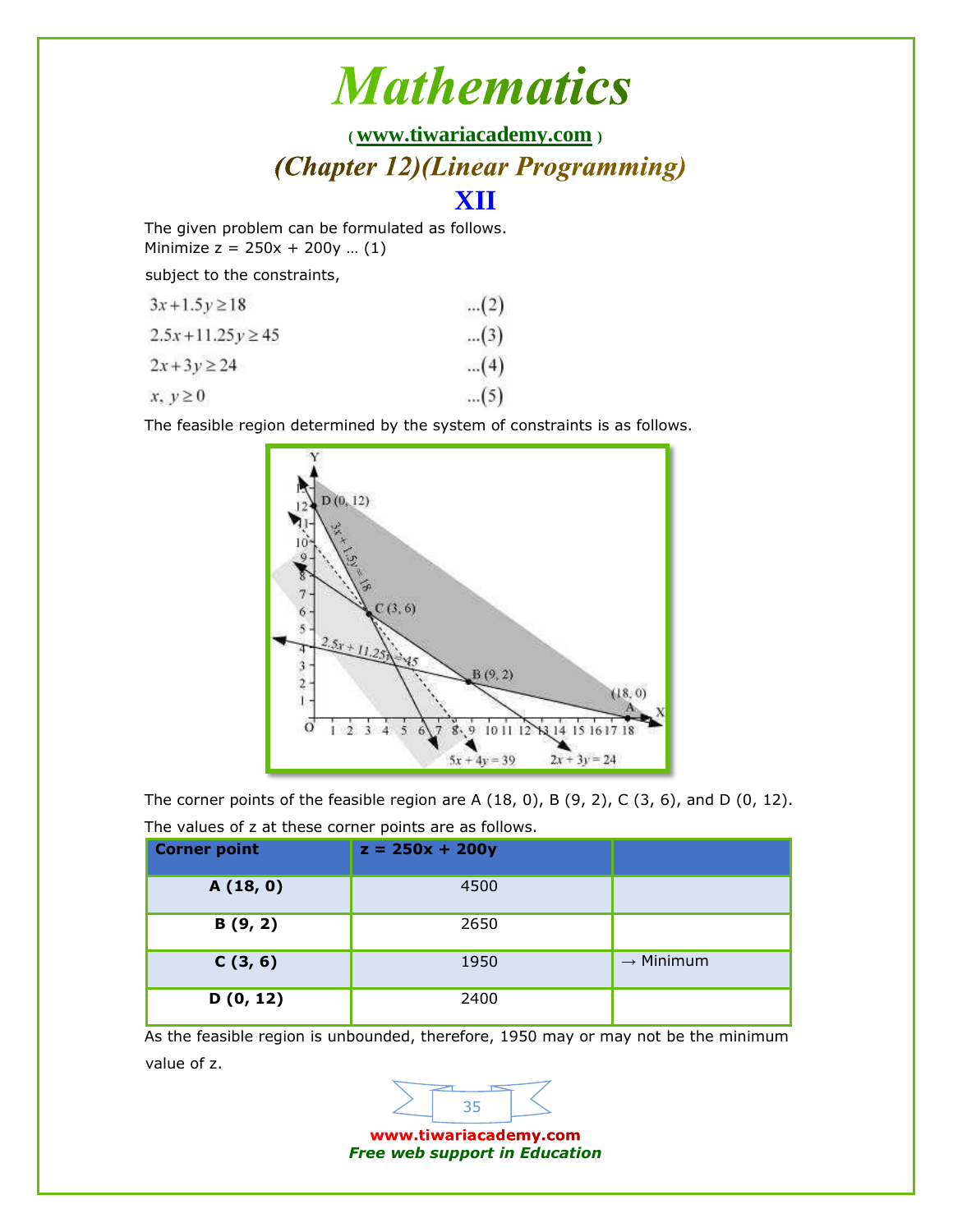## **( [www.tiwariacademy.com](http://www.tiwariacademy.com/) )** (Chapter 12)(Linear Programming)

### **XII**

For this, we draw a graph of the inequality,  $250x + 200y < 1950$  or  $5x + 4y < 39$ , and check whether the resulting half plane has points in common with the feasible region or not.

It can be seen that the feasible region has no common point with  $5x + 4y < 39$ Therefore, the minimum value of z is 2000 at (3, 6).

Thus, 3 bags of brand P and 6 bags of brand Q should be used in the mixture to minimize the cost to Rs 1950.

### **Question 3:**

A dietician wishes to mix together two kinds of food X and Y in such a way that the mixture contains at least 10 units of vitamin A, 12 units of vitamin B and 8 units of vitamin C. The vitamin content of one kg food is given below:

| Food        | <b>Vitamin A</b> | <b>Vitamin B</b> | <b>Vitamin C</b> |
|-------------|------------------|------------------|------------------|
| X           |                  | フ                | 3                |
| $\mathbf v$ | ∍                | っ                |                  |

One kg of food X costs Rs 16 and one kg of food Y costs Rs 20. Find the least cost of the mixture which will produce the required diet?

### **Answer 3:**

Let the mixture contain x kg of food X and y kg of food Y. The mathematical formulation of the given problem is as follows. Minimize  $z = 16x + 20y$  ... (1) subject to the constraints,

> www.tiwariacademy.com *Free web support in Education*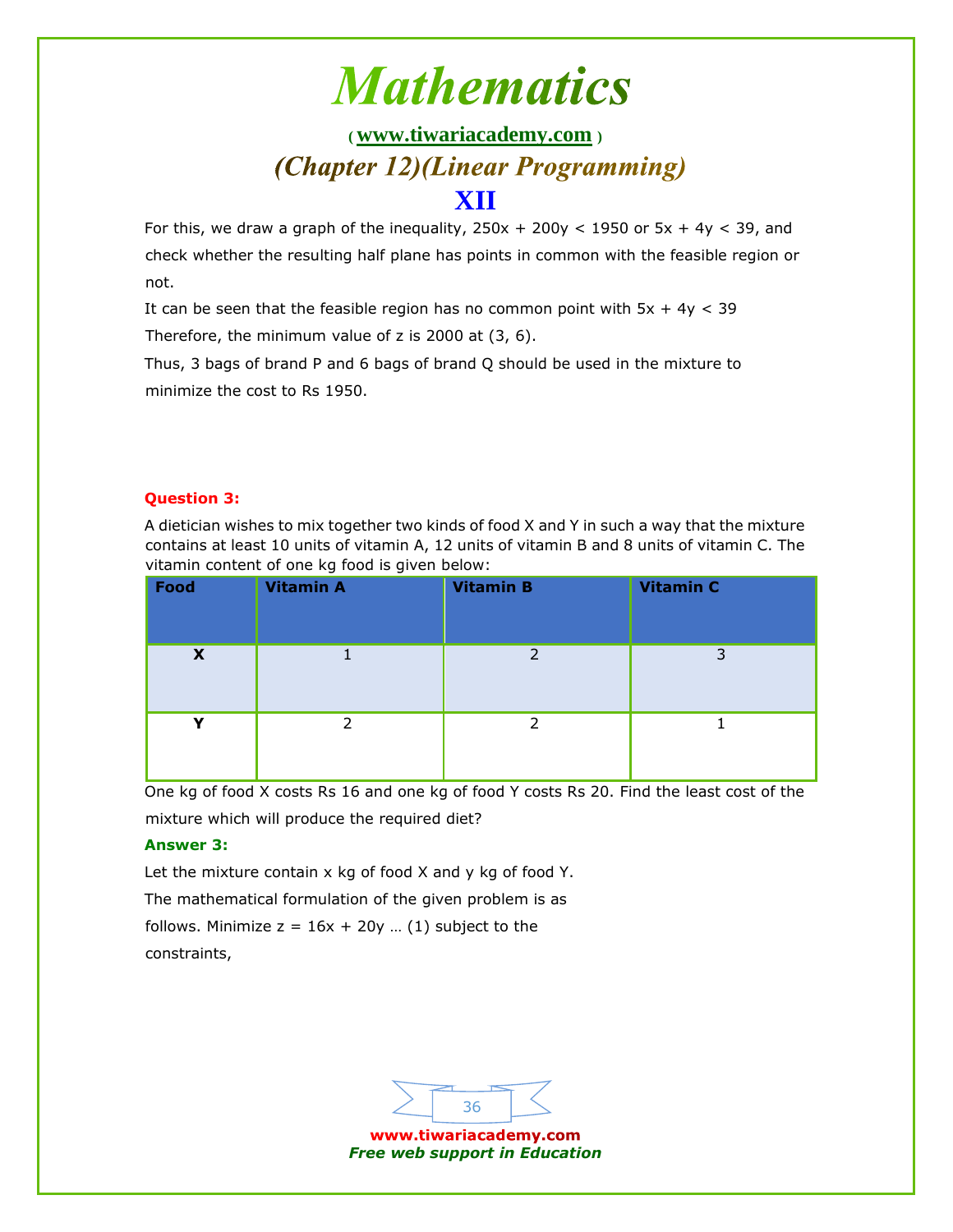|                | <b>Mathematics</b>               |  |
|----------------|----------------------------------|--|
|                | (www.tiwariacademy.com)          |  |
|                | (Chapter 12)(Linear Programming) |  |
|                | XII                              |  |
| $x+2y\geq 10$  | (2)                              |  |
| $x + y \ge 6$  | $(3)$                            |  |
| $3x + y \ge 8$ | (4)                              |  |
| $x, y \ge 0$   | (5)                              |  |

The feasible region determined by the system of constraints is as follows.



The corner points of the feasible region are A  $(10, 0)$ , B  $(2, 4)$ , C  $(1, 5)$ , and D  $(0, 8)$ . The values of z at these corner points are as follows.

| <b>Corner point</b> | $z = 16x + 20y$ |                       |
|---------------------|-----------------|-----------------------|
| A(10, 0)            | 160             |                       |
| B(2, 4)             | 112             | $\rightarrow$ Minimum |
| C(1, 5)             | 116             |                       |
| D(0, 8)             | 160             |                       |

As the feasible region is unbounded, therefore, 112 may or may not be the minimum value of z.

For this, we draw a graph of the inequality,  $16x + 20y < 112$  or  $4x + 5y < 28$ , and check whether the resulting half plane has points in common with the feasible region or not.



*Free web support in Education*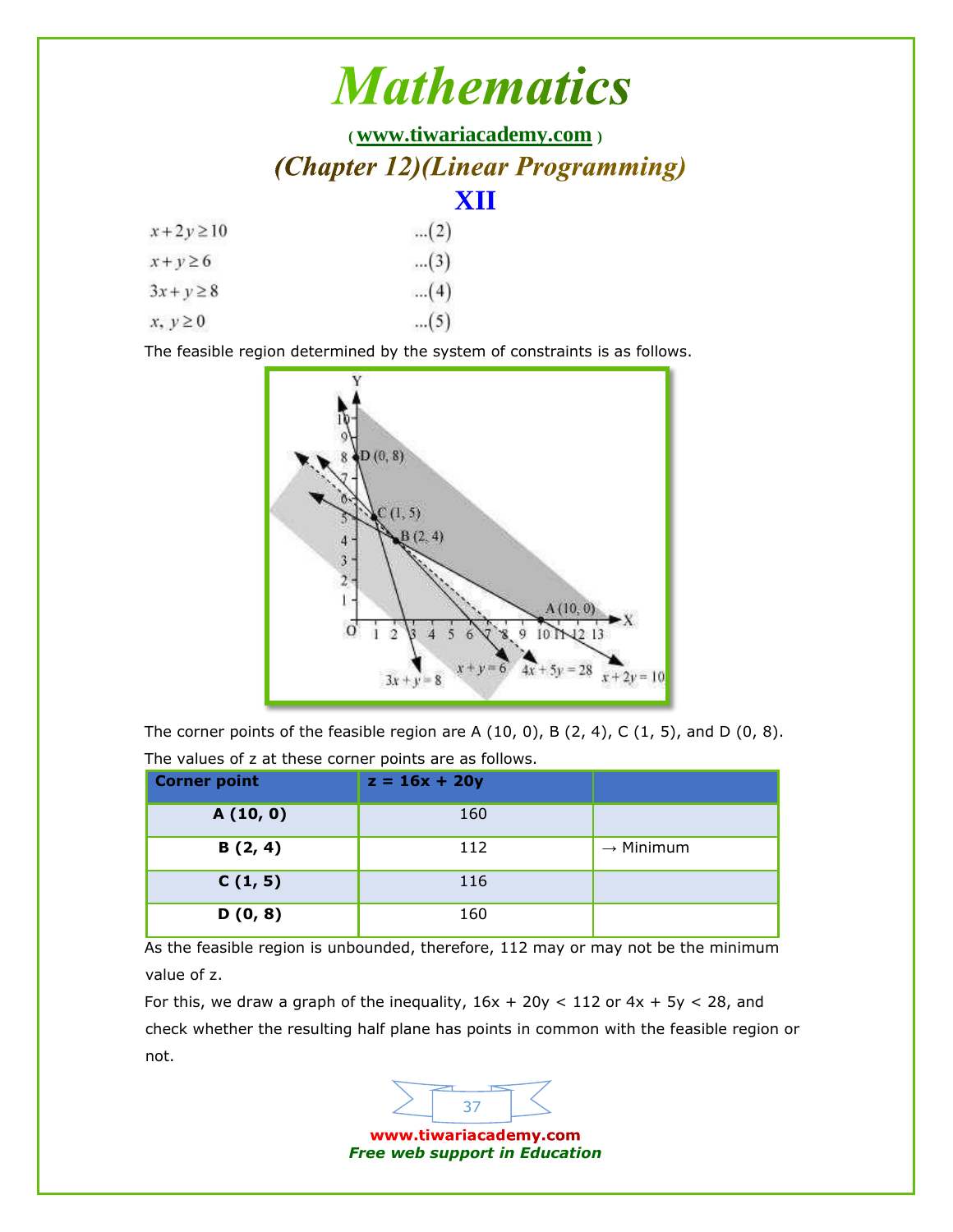## **( [www.tiwariacademy.com](http://www.tiwariacademy.com/) )** (Chapter 12)(Linear Programming)

### **XII**

It can be seen that the feasible region has no common point with  $4x + 5y < 28$ Therefore, the minimum value of z is 112 at (2, 4).

Thus, the mixture should contain 2 kg of food X and 4 kg of food Y. The minimum cost of the mixture is Rs 112.

### **Question 4:**

A manufacturer makes two types of toys A and B. Three machines are needed for this purpose and the time (in minutes) required for each toy on the machines is given below:

| <b>Type of toys</b> | <b>Machines</b> |    |  |
|---------------------|-----------------|----|--|
|                     |                 |    |  |
|                     |                 | 18 |  |
|                     |                 |    |  |

Each machine is available for a maximum of 6 hours per day. If the profit on each toy of type A is Rs 7.50 and that on each toy of type B is Rs 5, show that 15 toys of type A and 30 of type B should be manufactured in a day to get maximum profit.

### **Answer 4:**

Let x and y toys of type A and type B respectively be manufactured in a day.

The given problem can be formulated as

follows. Maximize  $z = 7.5x + 5y$  ... (1) subject

to the constraints,

| $2x + y \le 60$   | (2)   |
|-------------------|-------|
| $x \leq 20$       | $(3)$ |
| $2x + 3y \le 120$ | (4)   |
| $x, y \ge 0$      | (5)   |

The feasible region determined by the constraints is as follows.

38 www.tiwariacademy.com

*Free web support in Education*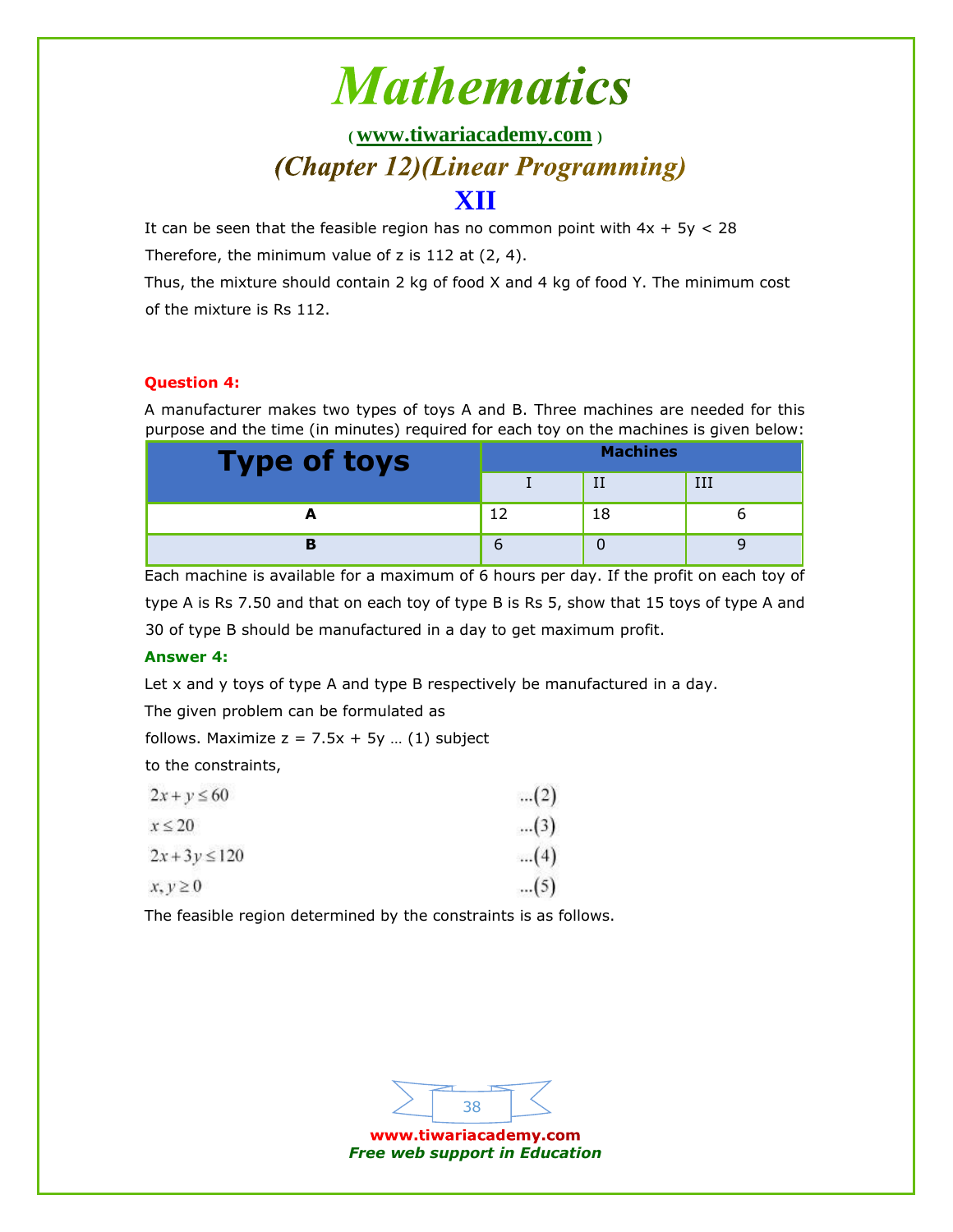

The corner points of the feasible region are A (20, 0), B (20, 20), C (15, 30), and D (0, 40).

| <b>Corner point</b> | $Z = 7.5x + 5y$ |                       |
|---------------------|-----------------|-----------------------|
| A(20, 0)            | 150             |                       |
| B(20, 20)           | 250             |                       |
| C(15, 30)           | 262.5           | $\rightarrow$ Maximum |
| O(0, 40)            | 200             |                       |

The values of z at these corner points are as follows.

The maximum value of z is 262.5 at (15, 30).

Thus, the manufacturer should manufacture 15 toys of type A and 30 toys of type B to maximize the profit.

#### **Question 5:**

An aeroplane can carry a maximum of 200 passengers. A profit of Rs 1000 is made on each executive class ticket and a profit of Rs 600 is made on each economy class ticket. The airline reserves at least 20 seats for executive class. However, at least 4 times as many passengers prefer to travel by economy class than by the executive class. Determine how many tickets of each type must be sold in order to maximize the profit for the airline. What is the maximum profit?

#### **Answer 5:**

www.tiwariacademy.com *Free web support in Education*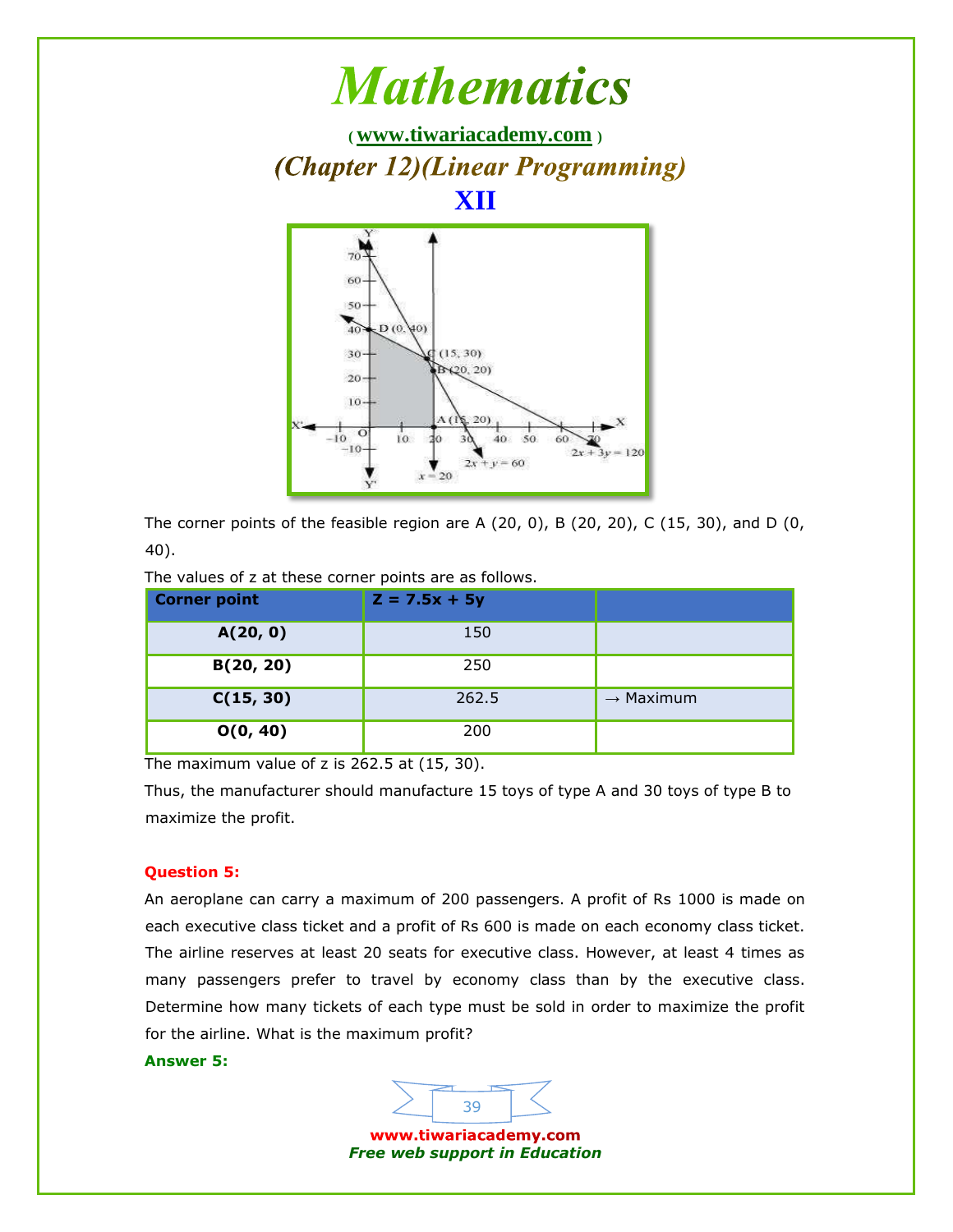## **( [www.tiwariacademy.com](http://www.tiwariacademy.com/) )** (Chapter 12)(Linear Programming)

### **XII**

Let the airline sell x tickets of executive class and y tickets of economy class.

The mathematical formulation of the given problem is as

follows. Maximize  $z = 1000x + 600y$  ... (1) subject to the

constraints,

| $x + y \le 200$ | (2)   |
|-----------------|-------|
| $x \geq 20$     | $(3)$ |
| $y-4x \ge 0$    | (4)   |
| $x, y \geq 0$   | (5)   |

The feasible region determined by the constraints is as follows.



The corner points of the feasible region are A (20, 80), B (40, 160), and C (20, 180).

The values of z at these corner points are as follows.

| <b>Corner point</b> | $z = 1000x + 600y$                   |  |
|---------------------|--------------------------------------|--|
|                     | www.tiwariacademy.com                |  |
|                     | <b>Free web support in Education</b> |  |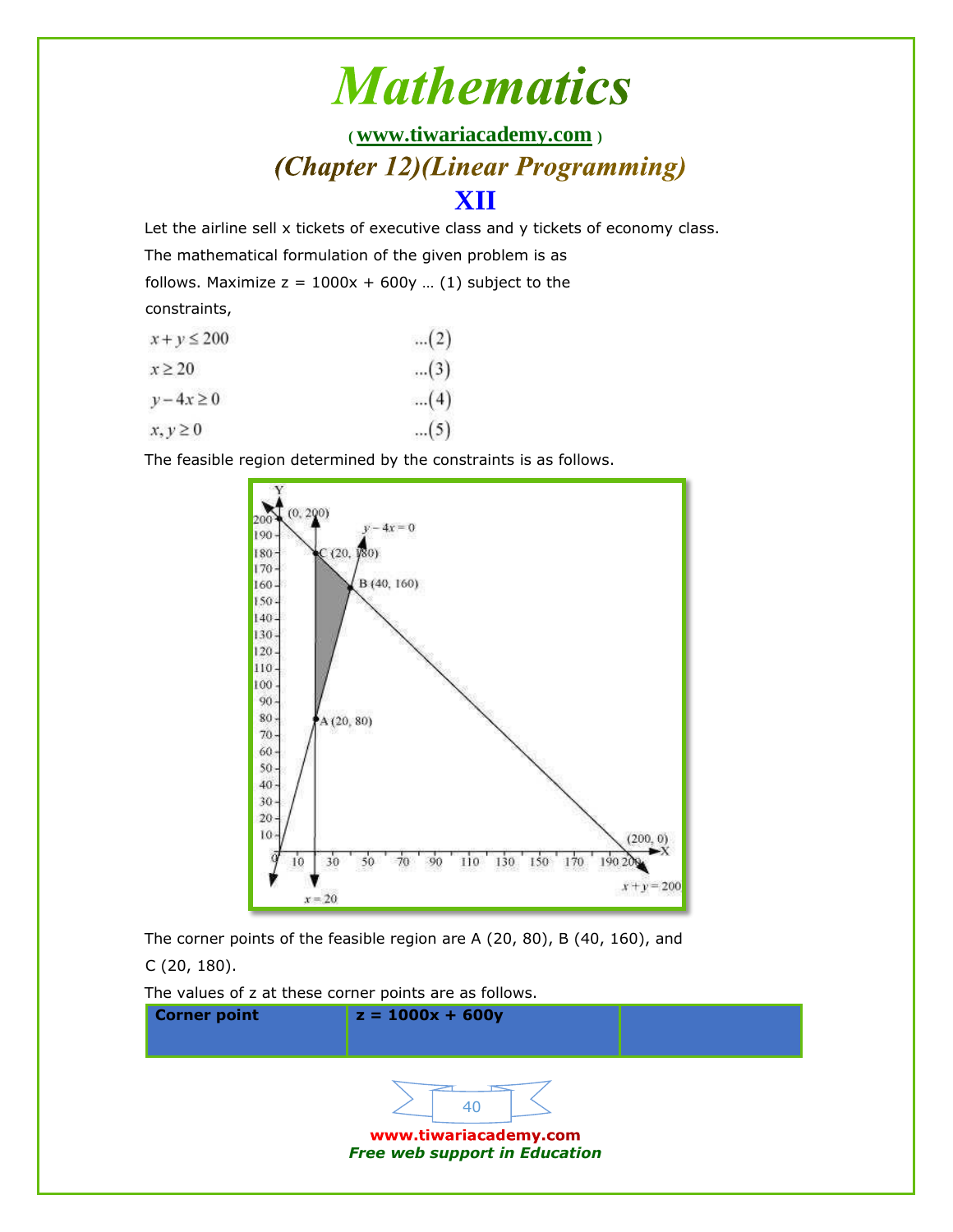**( [www.tiwariacademy.com](http://www.tiwariacademy.com/) )** (Chapter 12)(Linear Programming)

### **XII**

| A (20, 80)  | 68000  |                       |
|-------------|--------|-----------------------|
| B (40, 160) | 136000 | $\rightarrow$ Maximum |
| C(20, 180)  | 128000 |                       |

The maximum value of z is 136000 at (40, 160).

Thus, 40 tickets of executive class and 160 tickets of economy class should be sold to maximize the profit and the maximum profit is Rs 136000.

#### **Question 6:**

Two godowns A and B have grain capacity of 100 quintals and 50 quintals respectively. They supply to 3 ration shops, D, E and F whose requirements are 60, 50 and 40 quintals respectively. The cost of transportation per quintal from the godowns to the shops are given in the following table:

| <b>Transportation cost per quintal (in Rs)</b> |   |   |  |
|------------------------------------------------|---|---|--|
| From/To                                        | A | B |  |
| D                                              | 6 | 4 |  |
| 2<br>Е<br>3                                    |   |   |  |
| F<br>3<br>2.50                                 |   |   |  |
|                                                |   |   |  |

How should the supplies be transported in order that the transportation cost is minimum? What is the minimum cost?

#### **Answer 6:**

Let godown A supply x and y quintals of grain to the shops D and E respectively. Then,  $(100 - x - y)$  will be supplied to shop F.

> www.tiwariacademy.com *Free web support in Education*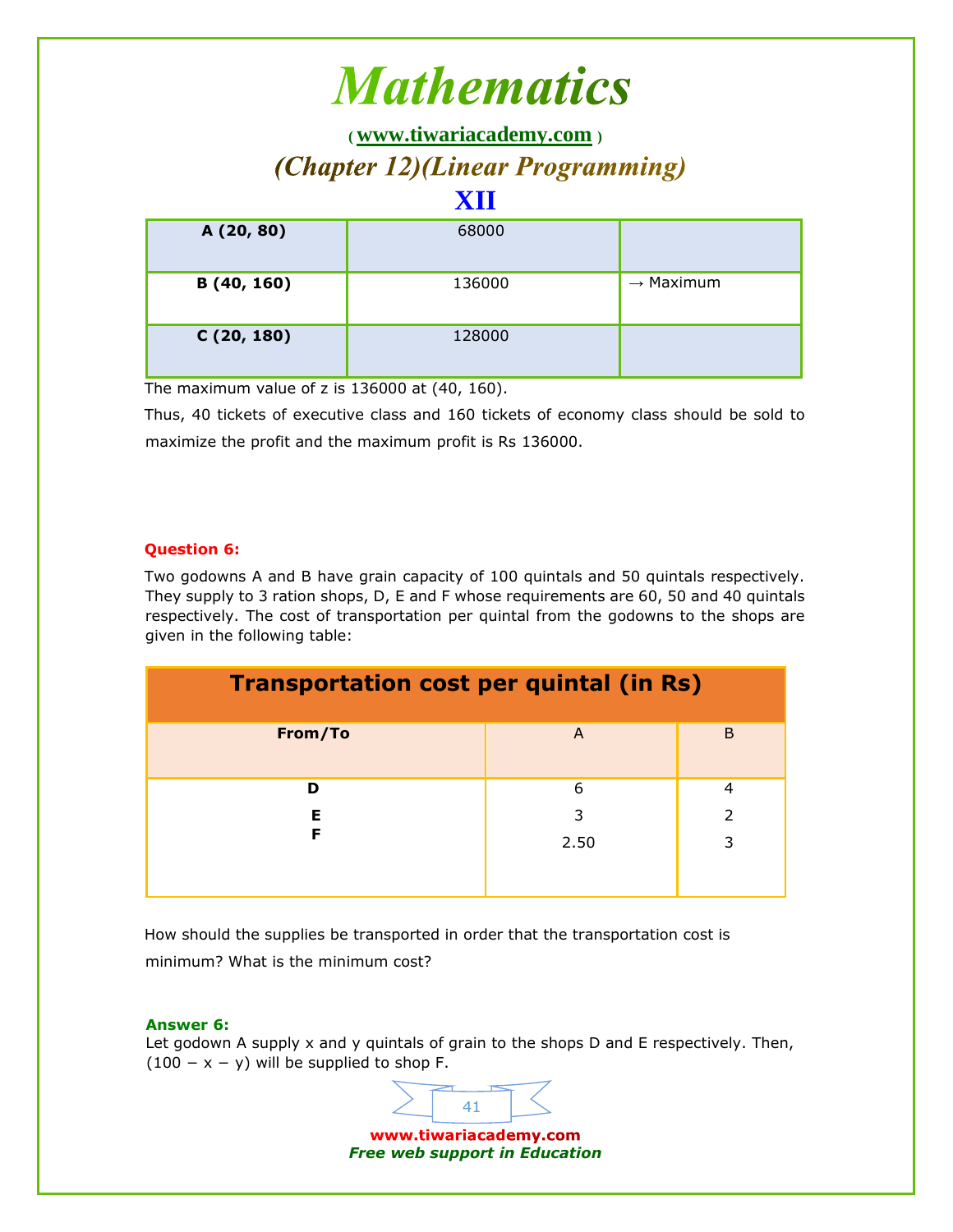

The requirement at shop D is 60 quintals since x quintals are transported from godown A. Therefore, the remaining (60 −x) quintals will be transported from godown B.

Similarly,  $(50 - y)$  quintals and  $40 - (100 - x - y) = (x + y - 60)$  quintals will be transported from godown B to shop E and F respectively.

The given problem can be represented diagrammatically as follows.



 $x \ge 0$ ,  $y \ge 0$ , and  $100 - x - y \ge 0$  $\Rightarrow$   $x \ge 0$ ,  $y \ge 0$ , and  $x + y \le 100$ 

 $60 - x \ge 0$ ,  $50 - y \ge 0$ , and  $x + y - 60 \ge 0$  $\Rightarrow$  x  $\leq$  60, y  $\leq$  50, and x + y  $\geq$  60

Total transportation cost z is given by,

$$
z = 6x + 3y + 2.5(100 - x - y) + 4(60 - x) + 2(50 - y) + 3(x + y - 60)
$$
  
= 6x + 3y + 250 - 2.5x - 2.5y + 240 - 4x + 100 - 2y + 3x + 3y - 180  
= 2.5x + 1.5y + 410

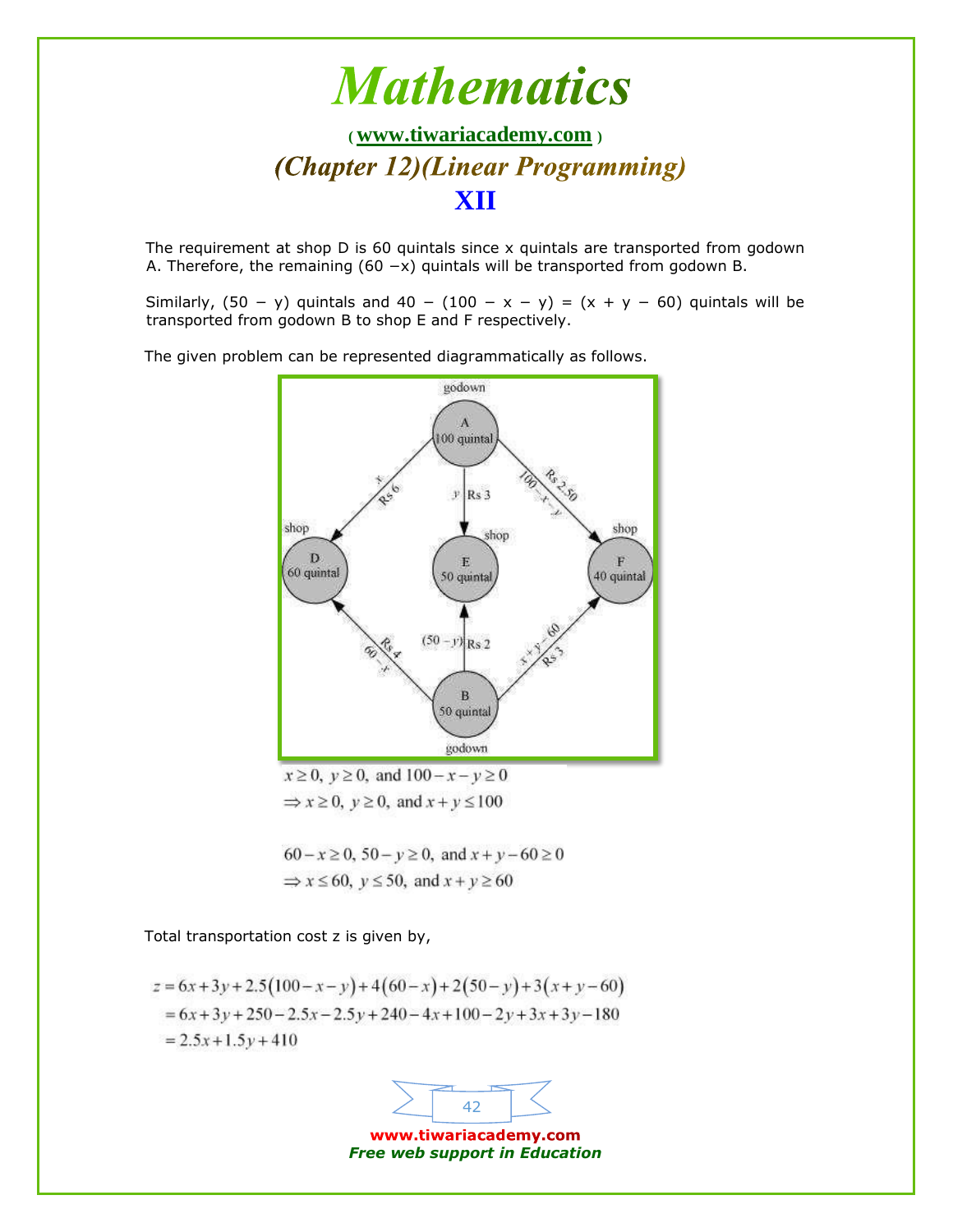## **( [www.tiwariacademy.com](http://www.tiwariacademy.com/) )** (Chapter 12)(Linear Programming) **XII**

The given problem can be formulated as

Minimize  $z = 2.5x + 1.5y + 410$  ... (1)

subject to the constraints,

| $x + y \le 100$ | (2)   |
|-----------------|-------|
| $x \leq 60$     | $(3)$ |
| $y \le 50$      | (4)   |
| $x + y \ge 60$  | $(5)$ |
| $x, y \ge 0$    | (6)   |

The feasible region determined by the system of constraints is as follows.



The corner points are A (60, 0), B (60, 40), C (50, 50), and D (10, 50).

The values of z at these corner points are as follows.

| <b>Corner point</b> | $z = 2.5x + 1.5y + 410$ |  |
|---------------------|-------------------------|--|
| A(60, 0)            | 560                     |  |
| B(60, 40)           | 620                     |  |



*Free web support in Education*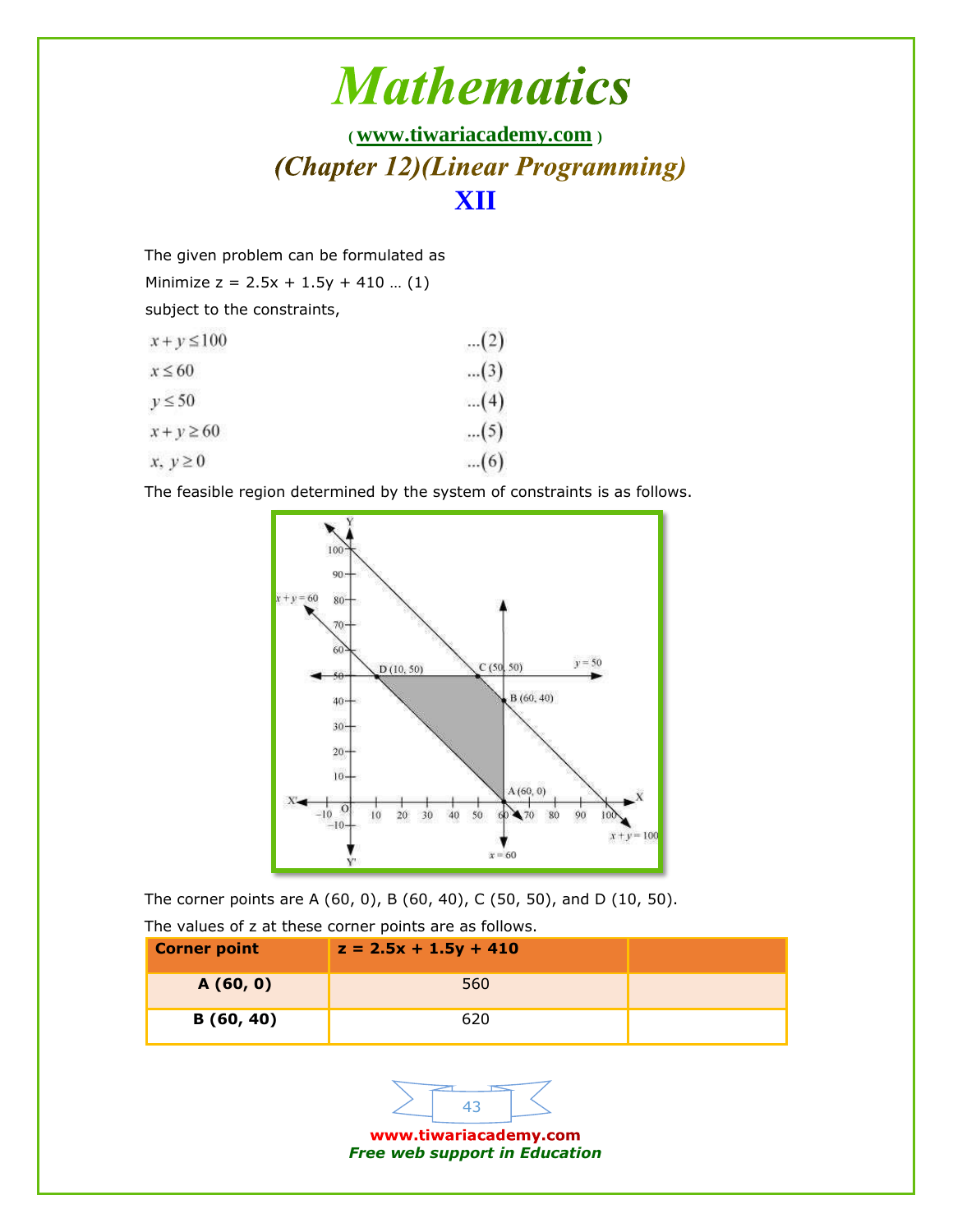## **( [www.tiwariacademy.com](http://www.tiwariacademy.com/) )** (Chapter 12)(Linear Programming)

## **XII C (50, 50)** 610 **D (10, 50)** 510 → Minimum

The minimum value of z is 510 at (10, 50).

Thus, the amount of grain transported from A to D, E, and F is 10 quintals, 50 quintals, and 40 quintals respectively and from B to D, E, and F is 50 quintals, 0 quintals, and 0 quintals respectively.

#### **Question 7:**

An oil company has two depots A and B with capacities of 7000 L and 4000 L respectively. The company is to supply oil to three petrol pumps, D, E and F whose requirements are 4500L, 3000L and 3500L respectively. The distance (in km) between the depots and the petrol pumps is given in the following table:

| <b>Distance in (km)</b> |  |  |  |
|-------------------------|--|--|--|
| From/To<br>B<br>A       |  |  |  |
|                         |  |  |  |
|                         |  |  |  |
|                         |  |  |  |

Assuming that the transportation cost of 10 litres of oil is Re 1 per km, how should the delivery be scheduled in order that the transportation cost is minimum? What is the minimum cost?

#### **Answer 7:**

Let x and y litres of oil be supplied from A to the petrol pumps, D and E. Then, (7000  $$  $x - y$ ) will be supplied from A to petrol pump F.

The requirement at petrol pump D is 4500 L. Since x L are transported from depot A, the remaining (4500  $-x$ ) L will be transported from petrol pump B.

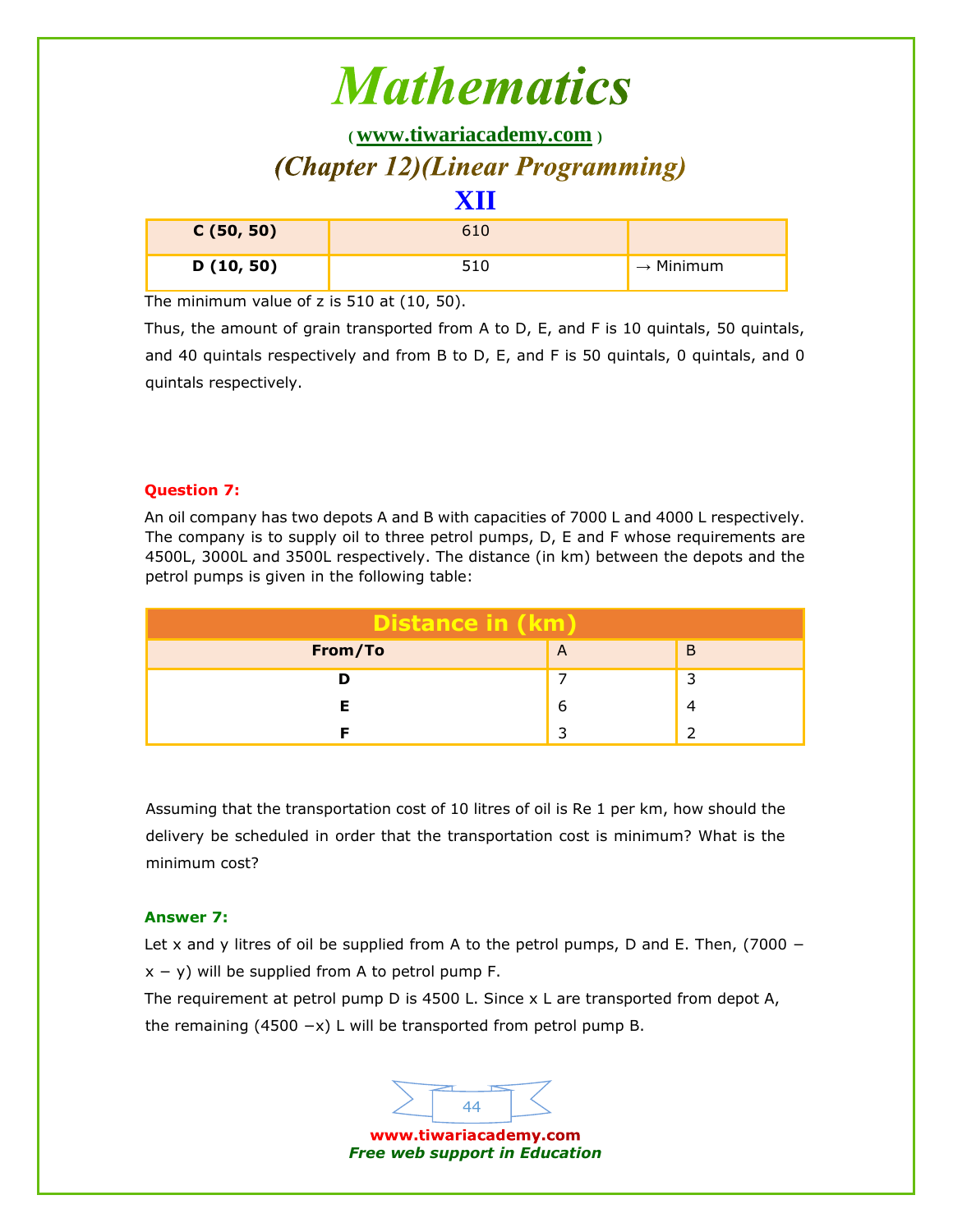**( [www.tiwariacademy.com](http://www.tiwariacademy.com/) )** (Chapter 12)(Linear Programming)

### **XII**

Similarly,  $(3000 - y)$  L and  $3500 - (7000 - x - y) = (x + y - 3500)$  L will be transported from depot B to petrol pump E and F respectively.

The given problem can be represented diagrammatically as follows.



 $x \ge 0$ ,  $y \ge 0$ , and  $(7000 - x - y) \ge 0$  $\Rightarrow$   $x \ge 0$ ,  $y \ge 0$ , and  $x + y \le 7000$ 

 $4500 - x \ge 0$ ,  $3000 - y \ge 0$ , and  $x + y - 3500 \ge 0$  $\Rightarrow$  x  $\leq$  4500, y  $\leq$  3000, and x + y  $\geq$  3500

Cost of transporting  $10 \text{ L}$  of petrol = Re 1

Cost of transporting 1 L of petrol =  $\frac{R3}{10}$ 

Therefore, total transportation cost is given by,

$$
z = \frac{7}{10} \times x + \frac{6}{10} y + \frac{3}{10} (7000 - x - y) + \frac{3}{10} (4500 - x) + \frac{4}{10} (3000 - y) + \frac{2}{10} (x + y - 3500)
$$
  
= 0.3x + 0.1y + 3950

The problem can be formulated as follows.

Minimize  $z = 0.3x + 0.1y + 3950$  ... (1)

subject to the constraints,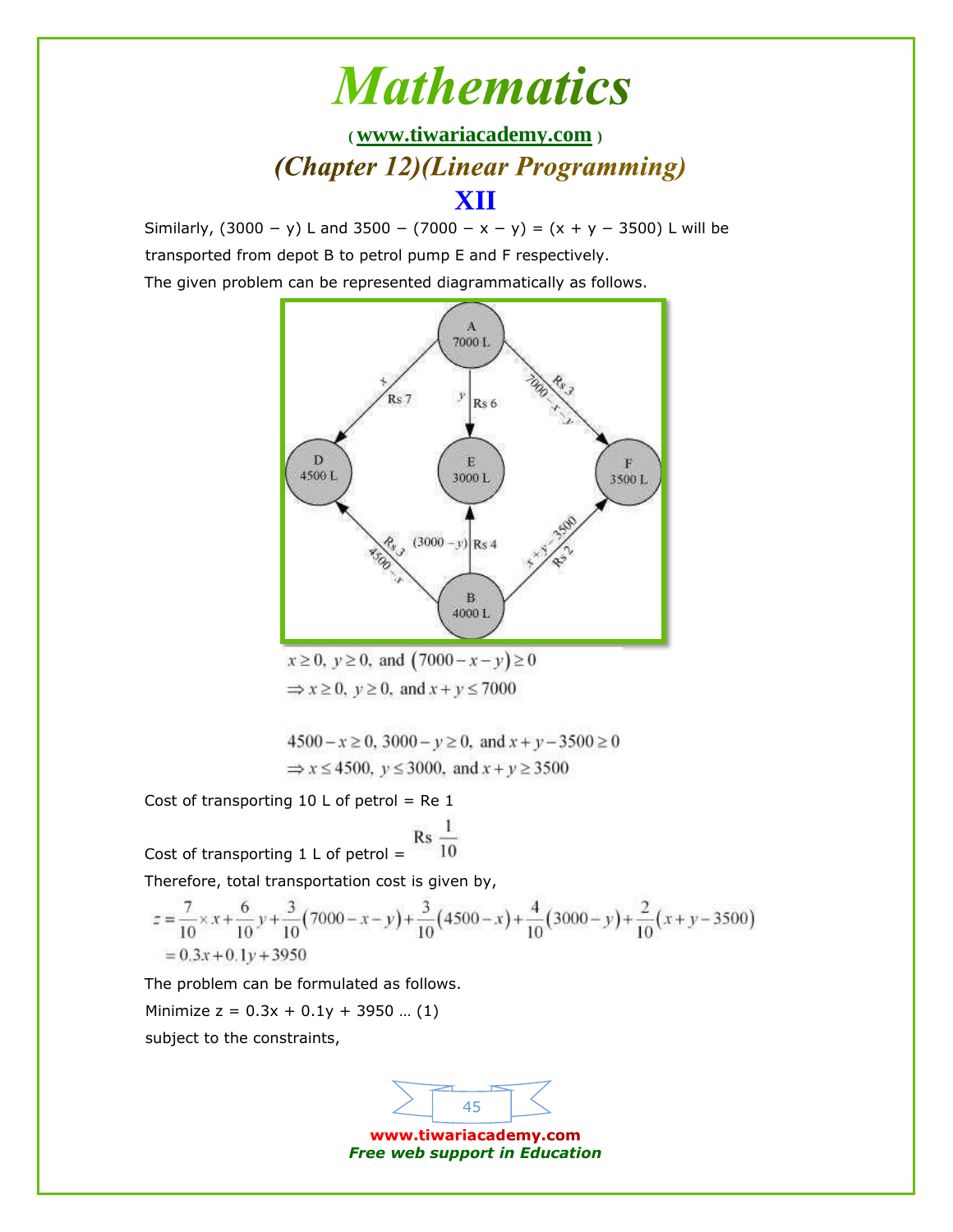**( [www.tiwariacademy.com](http://www.tiwariacademy.com/) )** (Chapter 12)(Linear Programming) **XII**

| $x + y \le 7000$  | (2)   |
|-------------------|-------|
| $x \leq 4500$     | $(3)$ |
| $y \leq 3000$     | (4)   |
| $x + y \geq 3500$ | $(5)$ |
| $x, y \ge 0$      | (6)   |

The feasible region determined by the constraints is as follows.



The corner points of the feasible region are A (3500, 0), B (4500, 0), C (4500, 2500), D (4000, 3000), and E (500, 3000).

The values of z at these corner points are as follows.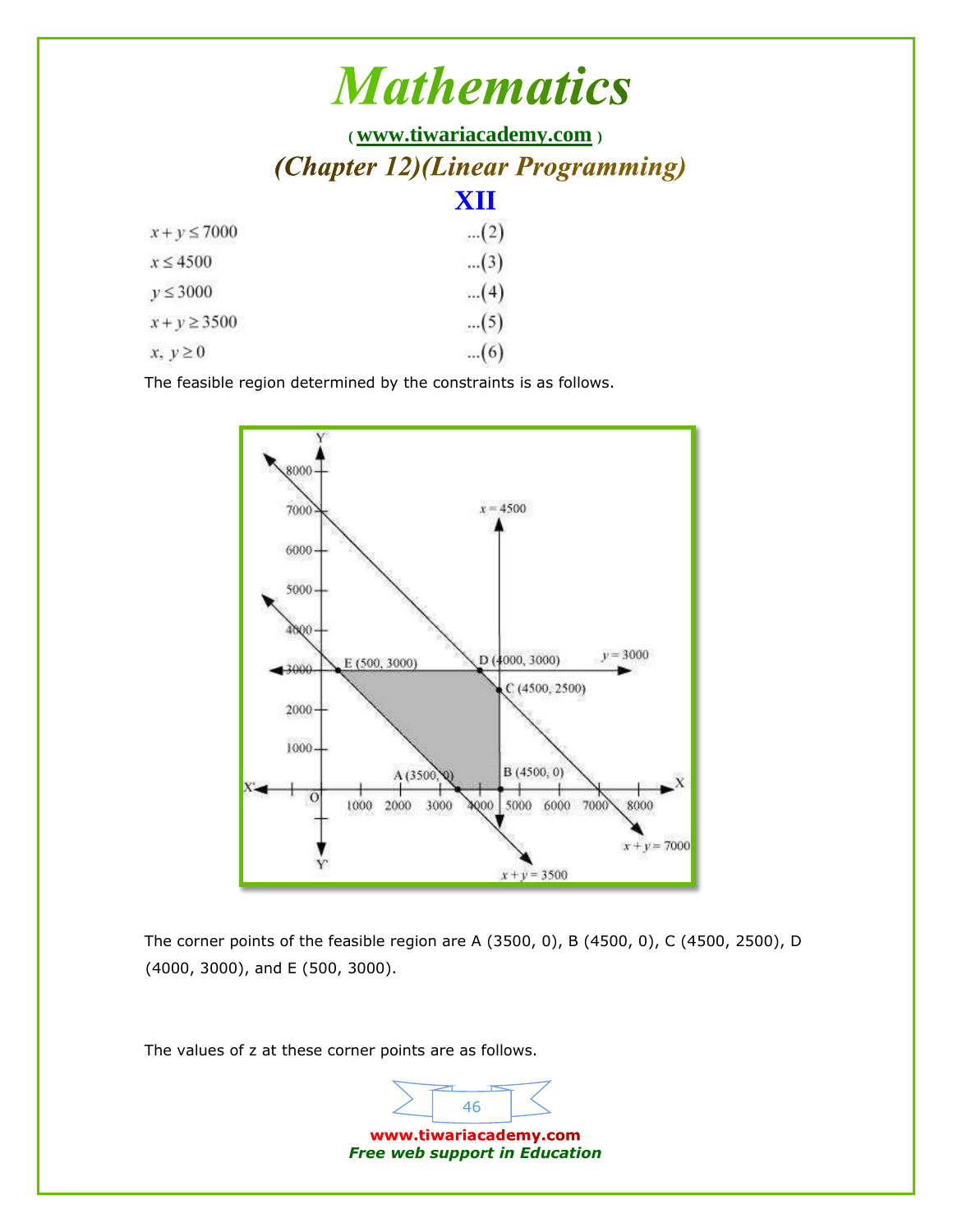**( [www.tiwariacademy.com](http://www.tiwariacademy.com/) )** (Chapter 12)(Linear Programming)

### **XII**

| <b>Corner point</b> | $z = 0.3x + 0.1y + 3950$ |                       |
|---------------------|--------------------------|-----------------------|
| A (3500, 0)         | 5000                     |                       |
| B(4500, 0)          | 5300                     |                       |
| C (4500, 2500)      | 5550                     |                       |
| D (4000, 3000)      | 5450                     |                       |
| E (500, 3000)       | 4400                     | $\rightarrow$ Minimum |

The minimum value of z is 4400 at (500, 3000).

Thus, the oil supplied from depot A is 500 L, 3000 L, and 3500 L and from depot B is 4000 L, 0 L, and 0 L to petrol pumps D, E, and F respectively.

The minimum transportation cost is Rs 4400.

### **Question 8:**

A fruit grower can use two types of fertilizer in his garden, brand P and brand Q. The amounts (in kg) of nitrogen, phosphoric acid, potash, and chlorine in a bag of each brand are given in the table. Tests indicate that the garden needs at least 240 kg of phosphoric acid at least 270 kg of potash and at most 310 kg of chlorine.

If the grower wants to minimize the amount of nitrogen added to the garden, how many bags of each brand should be used? What is the minimum amount of nitrogen added in the garden?

|                        | kg per bag     |               |
|------------------------|----------------|---------------|
|                        | <b>Brand P</b> | Brand Q       |
| <b>Nitrogen</b>        | 3              | 3.5           |
| <b>Phosphoric acid</b> |                | $\mathcal{P}$ |
| <b>Potash</b>          | 3              | 1.5           |
| <b>Chlorine</b>        | 1.5            |               |

**Answer 8:**

Let the fruit grower use x bags of brand P and y bags of brand Q.

47 www.tiwariacademy.com *Free web support in Education*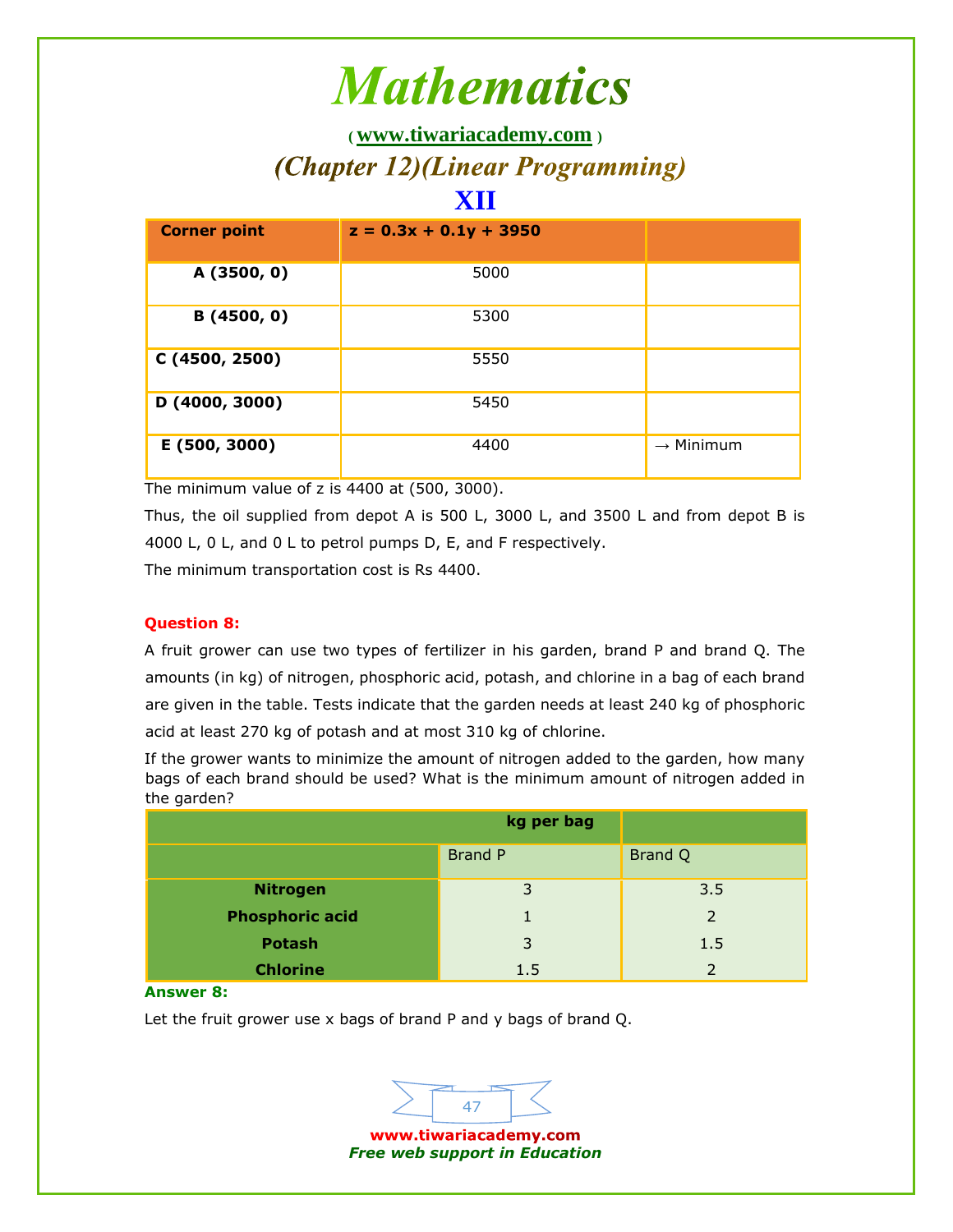## **( [www.tiwariacademy.com](http://www.tiwariacademy.com/) )** (Chapter 12)(Linear Programming) **XII**

The problem can be formulated as

follows. Minimize  $z = 3x + 3.5y$  ... (1)

subject to the constraints,

| $x + 2y \ge 240$    | (2)   |
|---------------------|-------|
| $x + 0.5y \ge 90$   | $(3)$ |
| $1.5x + 2y \le 310$ | (4)   |
| $x, y \ge 0$        | $(5)$ |

The feasible region determined by the system of constraints is as follows.



The corner points are A (240, 0), B (140, 50), and C (20, 140).

The values of z at these corner points are as follows.

| <b>Corner point</b> | $z = 3x + 3.5y$ |                       |
|---------------------|-----------------|-----------------------|
| A (140, 50)         | 595             |                       |
| B (20, 140)         | 550             |                       |
| C(40, 100)          | 470             | $\rightarrow$ Minimum |

The maximum value of z is 470 at (40, 100).

Thus, 40 bags of brand P and 100 bags of brand Q should be added to the garden to minimize the amount of nitrogen.

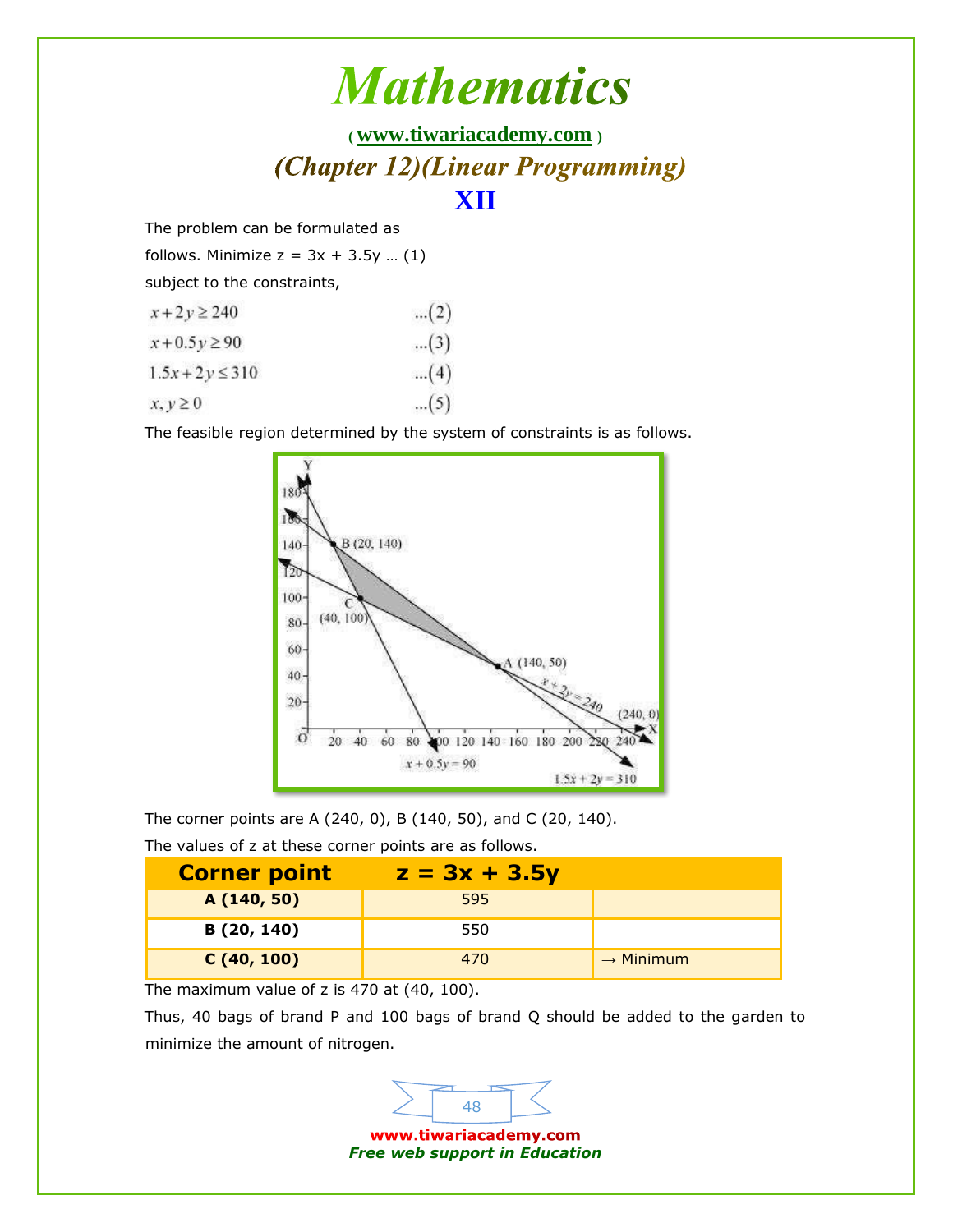## **( [www.tiwariacademy.com](http://www.tiwariacademy.com/) )** (Chapter 12)(Linear Programming)

### **XII**

The minimum amount of nitrogen added to the garden is 470 kg.

#### **Question 9:**

Refer to question 8. If the grower wants to maximize the amount of nitrogen added to the garden, how many bags of each brand should be added? What is the maximum amount of nitrogen added?

#### **Answer 9:**

Let the fruit grower use x bags of brand P and y bags of brand Q.

The problem can be formulated as

follows. Maximize  $z = 3x + 3.5y$  ... (1)

subject to the constraints,

| $x + 2y \ge 240$    | (2)   |
|---------------------|-------|
| $x + 0.5y \ge 90$   | $(3)$ |
| $1.5x + 2y \le 310$ | (4)   |
| $x, y \geq 0$       | $(5)$ |

The feasible region determined by the system of constraints is as follows.



The corner points are A (140, 50), B (20, 140), and C (40, 100).

www.tiwariacademy.com *Free web support in Education*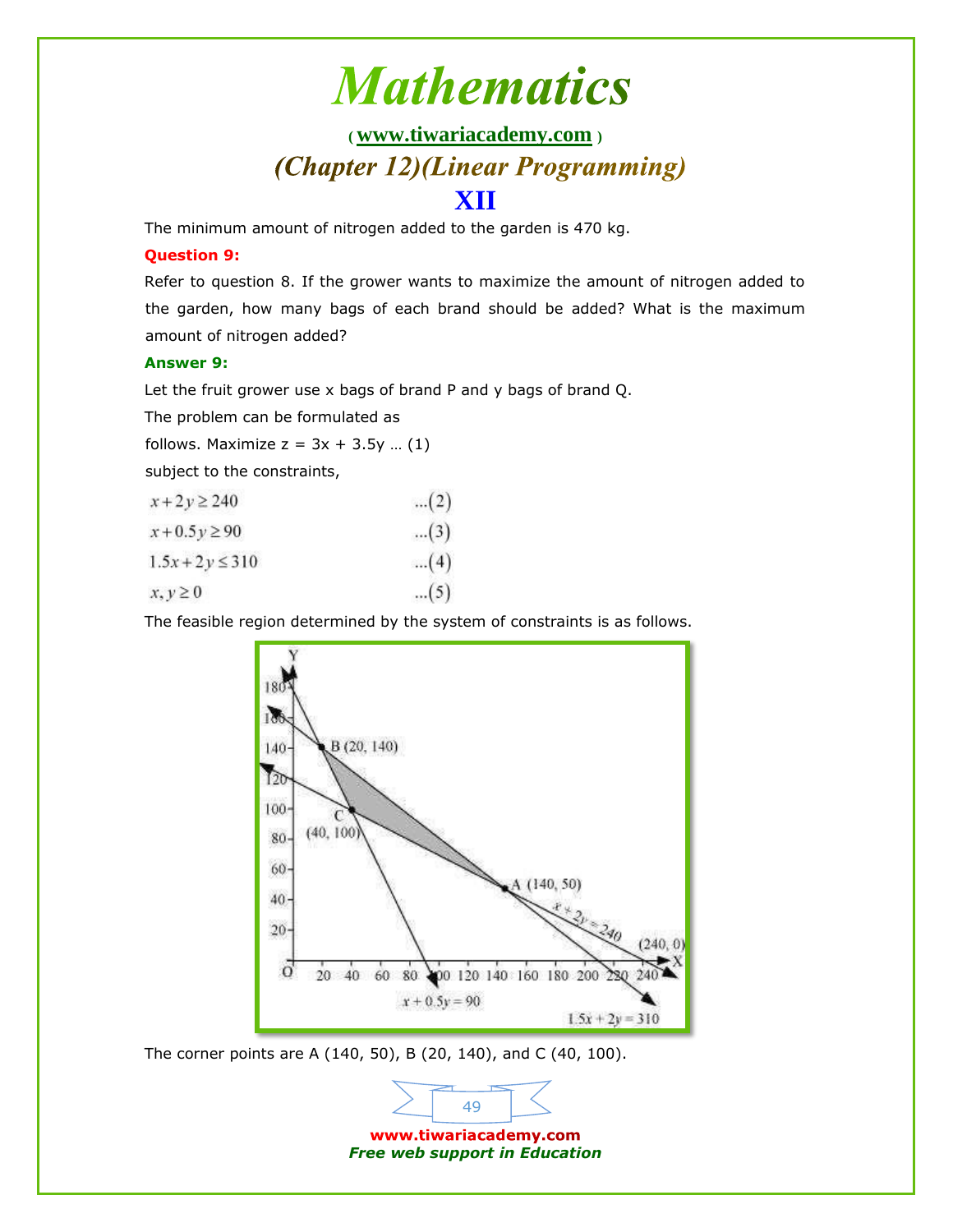**( [www.tiwariacademy.com](http://www.tiwariacademy.com/) )**

## (Chapter 12)(Linear Programming)

### **XII**

The values of z at these corner points are as follows.

| <b>Corner point</b> | $z = 3x + 3.5y$ |                       |
|---------------------|-----------------|-----------------------|
| A (140, 50)         | 595             | $\rightarrow$ Maximum |
| B (20, 140)         | 550             |                       |
| C(40, 100)          | 470             |                       |

The maximum value of z is 595 at (140, 50).

Thus, 140 bags of brand P and 50 bags of brand Q should be used to maximize the amount of nitrogen.

The maximum amount of nitrogen added to the garden is 595 kg.

#### **Question 10:**

A toy company manufactures two types of dolls, A and B. Market tests and available resources have indicated that the combined production level should not exceed 1200 dolls per week and the demand for dolls of type B is at most half of that for dolls of type A. Further, the production level of dolls of type A can exceed three times the production of dolls of other type by at most 600 units. If the company makes profit of Rs 12 and Rs 16 per doll respectively on dolls A and B, how many of each should be produced weekly in order to maximize the profit?

#### **Answer 10:**

Let x and y be the number of dolls of type A and B respectively that are produced per week.

The given problem can be formulated as follows. Maximize  $z = 12x + 16y$  ... (1) subject to the constraints,

 $...(2)$  $x+y \leq 1200$  $y \leq \frac{x}{2} \Rightarrow x \geq 2y$ ... $(3)$  $...(4)$  $x-3y \le 600$ ... $(5)$  $x, y \geq 0$